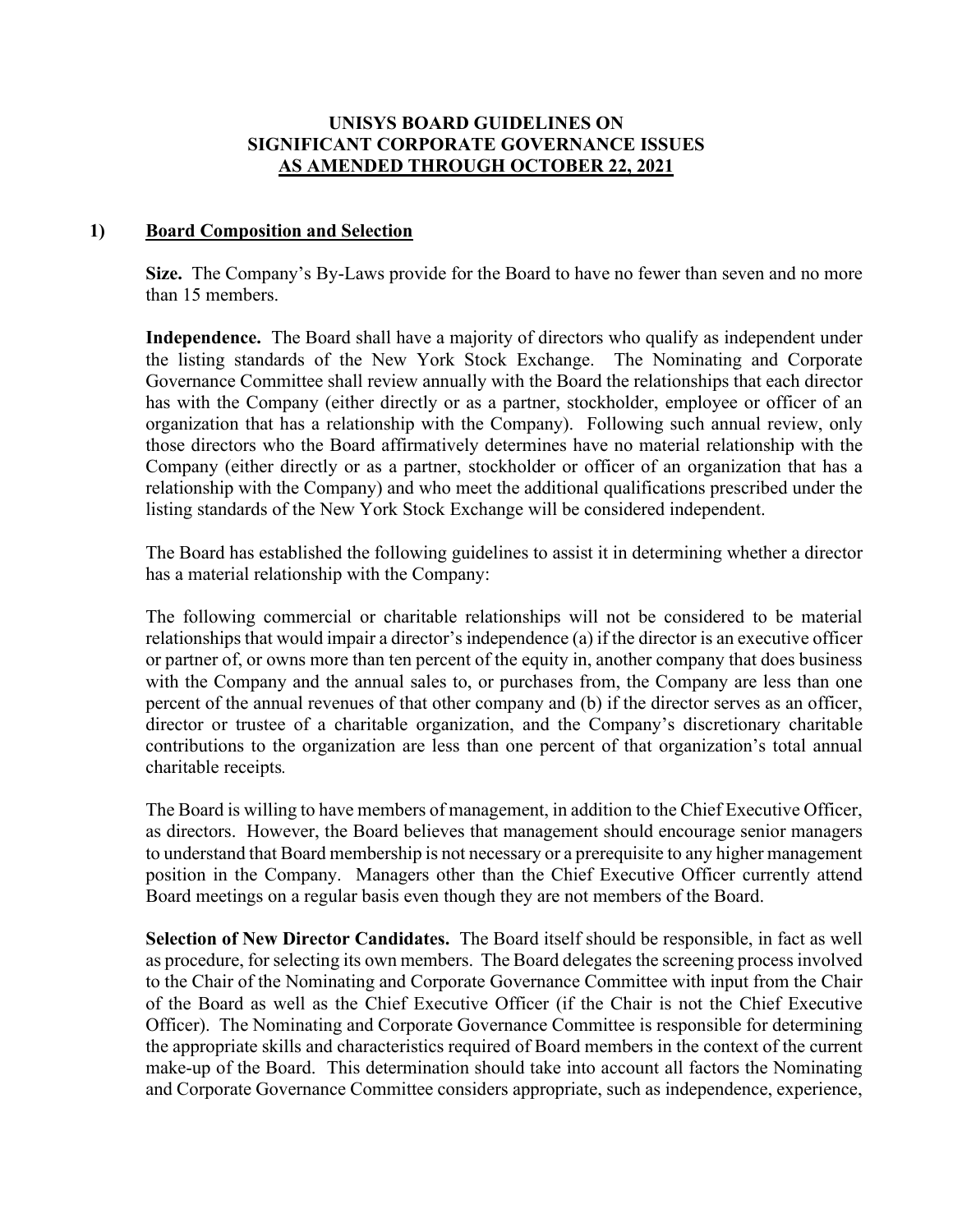expertise, strength of character, mature judgment, leadership ability, technical skills, diversity, age and the extent to which the individual would fill a present need on the Board. An invitation to join the Board should be extended by the Chair of the Nominating and Corporate Governance Committee, the Chair of the Board and the Chief Executive Officer of the Company.

**Selection of Chair and CEO.** The Board will be free to make this choice any way that seems best to assure the success of the Company so as to provide appropriate leadership at a given point in time. Therefore, the Board does not have a policy, one way or the other, on whether or not the role of the Chief Executive and Chair should be separate and, if it is to be separate, whether the Chair should be selected from the non-employee directors or be an employee. If the Chair is not an employee of the Company, the Chair should qualify as independent under the listing standards of the New York Stock Exchange.

**Term Limits.** Directors are elected on an annual basis, as such, the Board does not believe it should establish term limits. While term limits could help insure that there are fresh ideas and viewpoints available to the Board, they hold the disadvantage of losing the contribution of directors who have been able to develop, over a period of time, increasing insight into the Company and its operations and, therefore, provide an increasing contribution to the Board as a whole. As an alternative to term limits, the Nominating and Corporate Governance Committee, in consultation with the Chief Executive Officer and the Chair of the Board, will review each director's continuation on the Board as a regular part of the annual nominating process.

**Retirement Age.** In accordance with the Company's bylaws, no person shall be elected a director after having attained the age of 72 years unless requested by the Nominating and Corporate Governance Committee with the approval of not less than 2/3 of the directors then in office (excluding such director). Notwithstanding the foregoing, in no event shall a person stand for election as s director after having attained the age of 74 years.

**Former Chief Executive Officer's Board Membership.** It is expected that when the Chief Executive Officer resigns from that position, he/she will offer his/her resignation from the Board at the same time.

**Directors Who Change Their Present Job Responsibility.** It is the sense of the Board that individual directors who change their primary job responsibility should volunteer to resign from the Board. It is not the sense of the Board that the directors who retire or change job responsibilities should necessarily leave the Board. However, the Nominating and Corporate Governance Committee should review the continued appropriateness of Board membership under these circumstances. Based on this review, the Nominating and Corporate Governance Committee will recommend, and the Board will determine, whether or not to accept the director's resignation.

**Service on Other Boards.** Directors are expected to ensure that other existing and planned future commitments do not materially interfere with the director's service as a Board member. Non-management directors are encouraged to limit the number of public company boards on which they serve to no more than four in addition to the Company's and should advise the Chair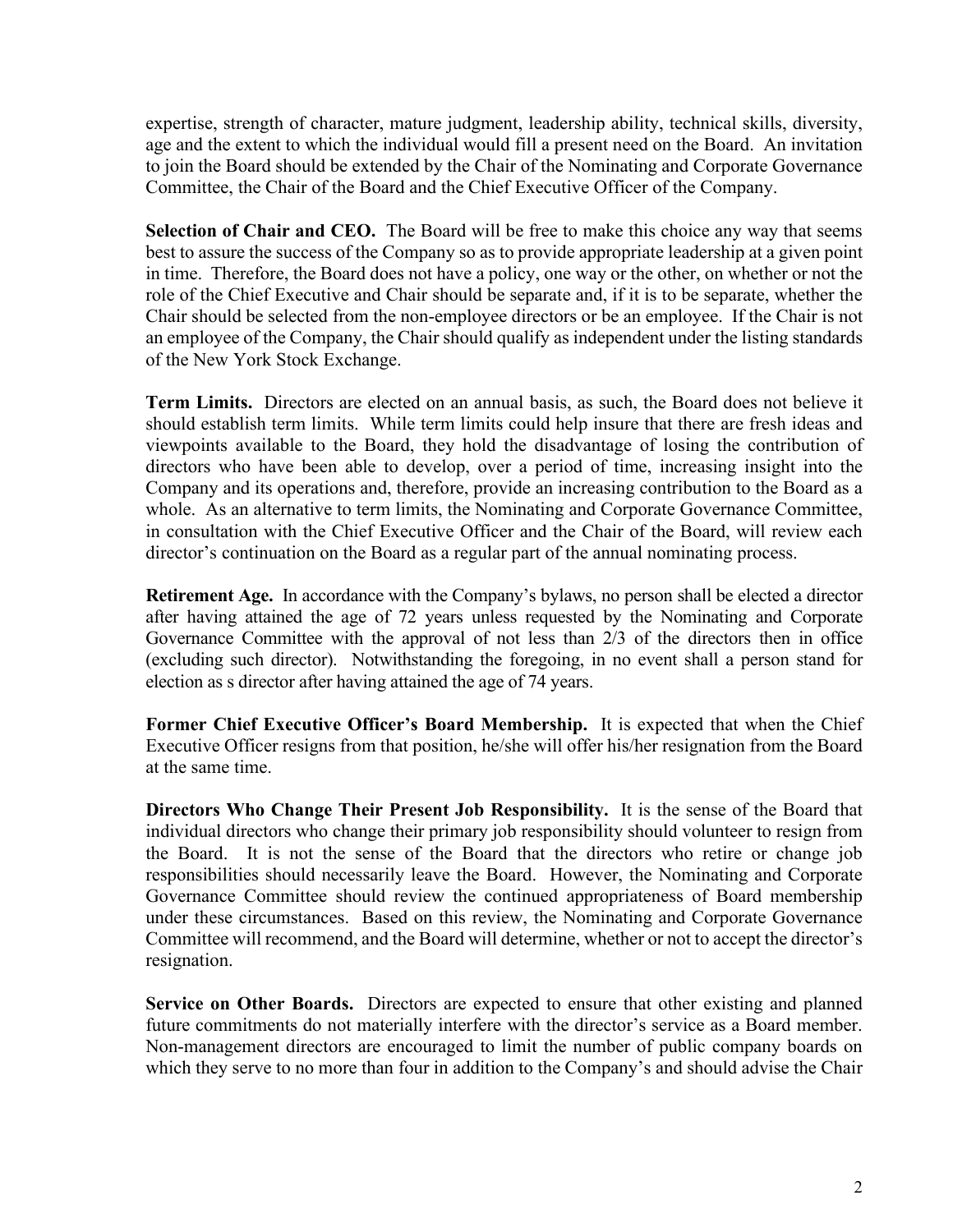of the Board and the General Counsel of the Company before accepting an invitation to serve on another board.

# **2) Board Meetings**

**Frequency of Meetings.** The Board should have at least four regularly scheduled meetings per year. In addition, special meetings may be called from time to time as determined by the needs of the business. Directors are expected to attend Board meetings and meetings of committees on which they serve, and to spend the time needed and meet as frequently as necessary to properly discharge their responsibilities.

**Selection of Agenda Items for Board Meetings.** The Chair of the Board and the Chief Executive Officer (if the Chair is not the Chief Executive Officer) will establish the agenda for each Board meeting. Each Board member is free to suggest the inclusion of items on the agenda. Each Board member is free to raise at any Board meeting subjects that are not on the agenda for that meeting. The Board will review the Company's long-term strategic plans during at least one Board meeting each year.

**Board Material Distributed in Advance.** Information and data that are important to the Board's understanding of the business to be conducted at a Board or committee meeting should generally be distributed in writing to the directors before the meeting, and directors should review these materials in advance of the meeting. Management should ensure that the materials being distributed are as concise as possible while giving directors sufficient information to make informed decisions.

**Executive Sessions of Outside Directors; Lead Director.** The non-management directors shall meet in executive session at all regularly scheduled Board meetings and will have the opportunity to meet in executive session at any time upon request. If the Chair of the Board is an employee of the Company, the Board shall elect from the independent directors a lead director who shall preside at such executive sessions. If the Chair is not an employee of the Company, the Chair shall preside at such executive sessions. If the non-management directors include any directors who are not independent under the listing standards of the New York Stock Exchange, the Company shall, at least once a year, schedule an executive session including only independent directors. In addition, annually, the non-management directors will meet in executive session to review the performance of the Chief Executive Officer. The Chair of the Compensation and Human Resources Committee shall lead this review.

If the Board or any committee meets in a session of non-management directors only, the lead director or chair of the committee is required to meet with the Chief Executive Officer to relate the matters discussed.

## **3) Committees**

**Number and Type of Committees.** The current four Unisys Board committees are Audit and Finance, Compensation and Human Resources, Nominating and Corporate Governance, and Security and Risk. There will, from time to time, be occasions in which the Board may want to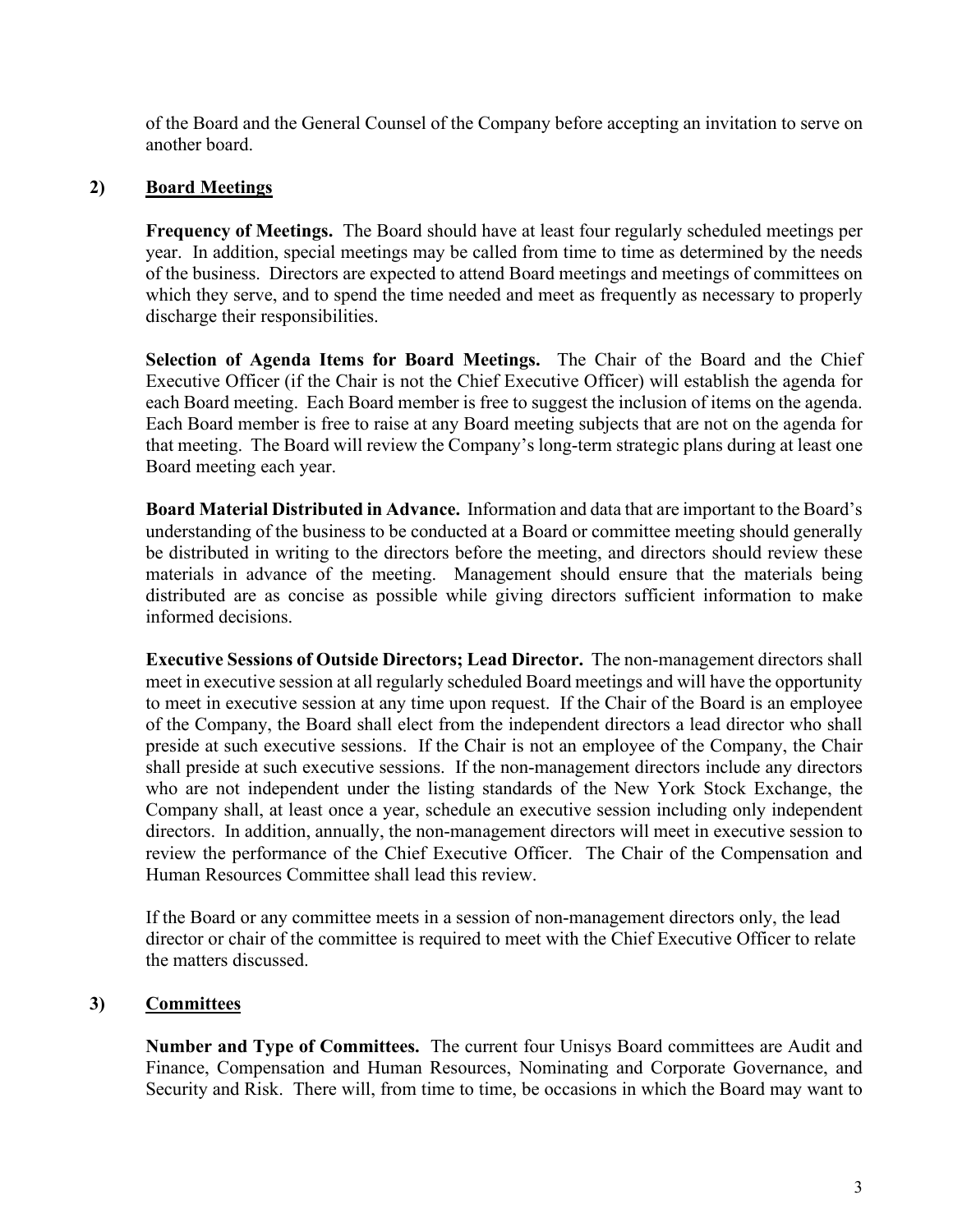form a new committee or disband a current committee depending upon the circumstances. In addition, the Chair may appoint ad hoc special purpose committees as and when the need arises.

**Assignment and Rotation of Committee Members.** Membership on the Audit and Finance, Compensation and Human Resources, Nominating and Corporate Governance, and Security and Risk Committees will be limited to directors who meet the independence criteria of the New York Stock Exchange and any applicable independence criteria for members of those committees prescribed by the Securities and Exchange Commission.

The Chair of the Board and the Chief Executive Officer (if the Chair is not the Chief Executive Officer), with consideration of the desires of individual Board members, will be responsible for recommending Board member committee assignments to the Nominating and Corporate Governance Committee, which will review and recommend assignments to the Board for approval*.*

It is the sense of the Board that consideration should be given to changing committee members as well as committee chairs periodically, but the Board does not feel that such a change should be mandated as a policy since there may be reasons at a given point in time to maintain an individual director's committee membership.

**Frequency and Length of Committee Meetings and Agendas.** Each committee chair, in consultation with committee members, will determine the frequency and length of the meetings of the committee. The chair of the committee, in consultation with the appropriate members of Unisys management and staff, will approve the committee's agenda.

#### **4) Access to Senior Management and Independent Advisors**

**Regular Attendance of Non-Directors at Board Meetings.** The Board is comfortable with the regular attendance at each Board meeting of non-Board members who are members of senior management. Should the Chief Executive Officer want to add additional people as attendees on a regular basis, it is expected that this suggestion would be made to the Board for its concurrence.

**Board Access to Senior Management.** Board members have complete access to Unisys management. It is assumed that Board members will use judgment to be sure that this contact is not distracting to the business operations of the Company and that such contact, if in writing, be copied to the Chief Executive Officer and the Chair. Furthermore, the Board encourages senior management to, from time to time, bring other managers into Board Meetings who: (a) can provide additional insights into the items being discussed because of personal involvement in these areas, or (b) represent managers with future potential that the senior management believes should be given exposure to the Board.

**Board Access to Independent Advisors.** The Board and its committees shall have the right at any time to retain independent outside financial, legal or other advisors*.*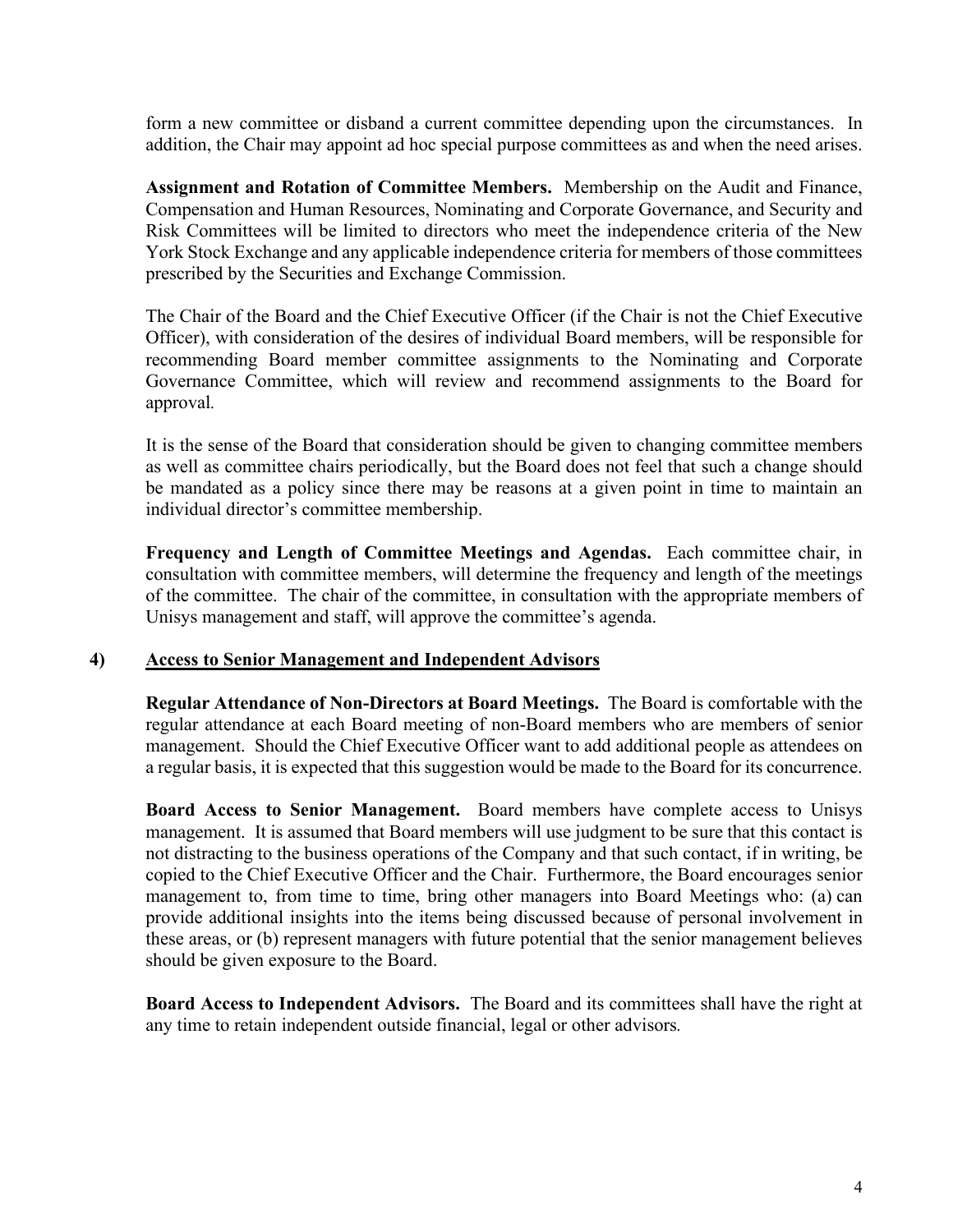#### **5) Board Compensation and Stock Ownership Requirements**

It is appropriate for the staff of the Company to report once a year to the Compensation and Human Resources Committee on the status of Unisys Board compensation in relation to the Company's peer group of companies. Changes in Board compensation, if any, should come at the suggestion of the Compensation and Human Resources Committee, but with full discussion and concurrence by the Board. Particular attention will be paid to structuring Board compensation in a manner aligned with shareholder interests. In this regard, the Board believes that a meaningful portion of a director's compensation should be provided and held in stock options and/or stock units. Members of management shall not receive additional compensation for their service as directors.

The Board believes that only in rare circumstances approved by the Board should directors draw, directly or indirectly, consulting, legal or other fees from the Company. In no event shall any member of the Audit and Finance Committee receive any compensation from the Company other than directors' fees*.*

Each non-management member of the Board is required to own stock, stock units or other equity equivalents of the Company in accordance with the Company's stock ownership guidelines for directors.

## **6) Board Orientation and Continuing Education**

The Company shall provide a director orientation program for new directors to familiarize them with, among other things, the Company's business, strategic plans, significant financial, accounting and risk management issues, its compliance programs, its code of ethics and business conduct, its principal officers, and its internal and independent auditors*.* The Company will provide directors with presentations from time to time on topics designed by the Company or third-party experts to assist directors in carrying out their responsibilities. Directors may also attend appropriate continuing education programs. The Company will bear all reasonable expenses in connection with attending accredited third-party continuing education programs.

#### **7) Assessing the Board's Performance**

The Board will conduct an annual self-evaluation to determine whether it and its committees are functioning effectively. The Nominating and Corporate Governance Committee, acting through its Chair, will facilitate this self-evaluation. In addition, each committee will conduct an annual self-evaluation of its performance and will make a report annually to the Board. In connection with these assessments, the Board and each committee should specifically review areas in which the Board, committee members or the management believes improvements could be made to increase the effectiveness of the Board and its committees.

## **8) Evaluation of the Chief Executive Officer and Succession Planning**

All non-management directors will participate in the annual evaluation of the Chief Executive Officer, led by the Compensation and Human Resources Committee. The evaluation should be